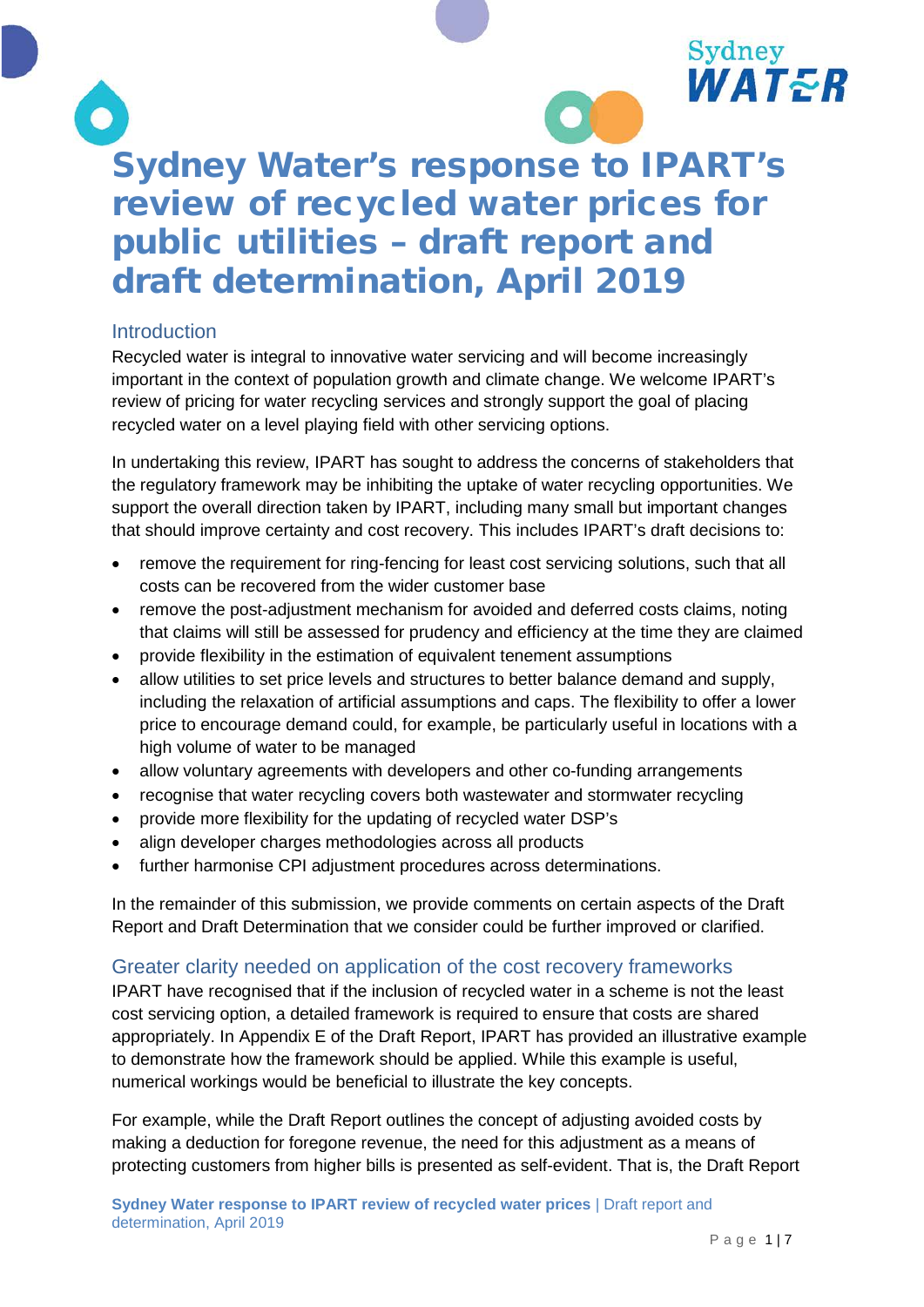





currently presents a conclusion without the supporting analysis. The transparency of IPART's method could be improved by using worked examples to demonstrate these important concepts. Worked examples are particularly useful where IPART has, rightly, chosen to apply a more principle-based approach, rather than a prescriptive methodology that attempts to cover every situation. Where the utility must use its judgement to apply IPART's principles, worked examples help provide clear guidance on how the principles should be followed. We would be happy to work with IPART to develop such examples.

In relation to least cost recycled water schemes, referred to as Schedule 1 Services in the Draft Determination, we understand IPART intends that all the costs of a least cost servicing solution would be converted into "ordinary" customer prices and developer charges (that is, water, wastewater and/or stormwater prices and developer charges). Further, IPART will make this assessment as part of a utility's retail price determination and, where relevant, by applying the pricing principles from the 2018 developer charges determination. However, to allow utilities to properly assess the financial implications of different servicing options ahead of these reviews, further guidance on certain issues would be beneficial including:

- How should the costs from recycled water infrastructure be split across products (ie, what costs or proportion of costs should be allocated to water, wastewater and/or stormwater)?
- How will surplus revenue from recycled water schemes, which is to be shared 50:50 with the wider customer base, be applied to adjust customer prices and/or developer charges?
- How will the value of external benefits be recovered? For example, would benefits be allocated across different products, and on what basis would the allocation occur?

If IPART is unable to provide specific advice on the above issues, worked examples demonstrating how utilities should apply IPART's principles would still be helpful.

In some cases, we expect recycled water costs could be allocated across products using a split based on the relative proportions of water, wastewater and/or stormwater capital costs.<sup>[1](#page-1-0)</sup> In other cases, it may be more appropriate to allocate a higher proportion to one product, based on a split proportional to the costs that customers would have faced if recycled water was not included.

In line with our earlier comments on non-least cost solutions, we consider that utilities and other stakeholders would benefit from examples that demonstrate how the funding framework would work for least cost servicing solutions. For example, we consider there is a risk that misinterpretation of the Draft Determination might result in charges that are higher than those that would apply under a non-least cost servicing case (we provide more detail on this issue below).

#### Sharing of surplus revenue must not result in increased prices

We support IPART's draft decision to allow utilities to retain a portion of the revenue recovered from recycled water customers of least-cost schemes that are already funded by

<span id="page-1-0"></span> <sup>1</sup> For example, if the non-recycled water costs in a scheme are \$100 and split one-third between each product, and recycled water costs were \$33, then \$11 in recycled water costs would be allocated to each product.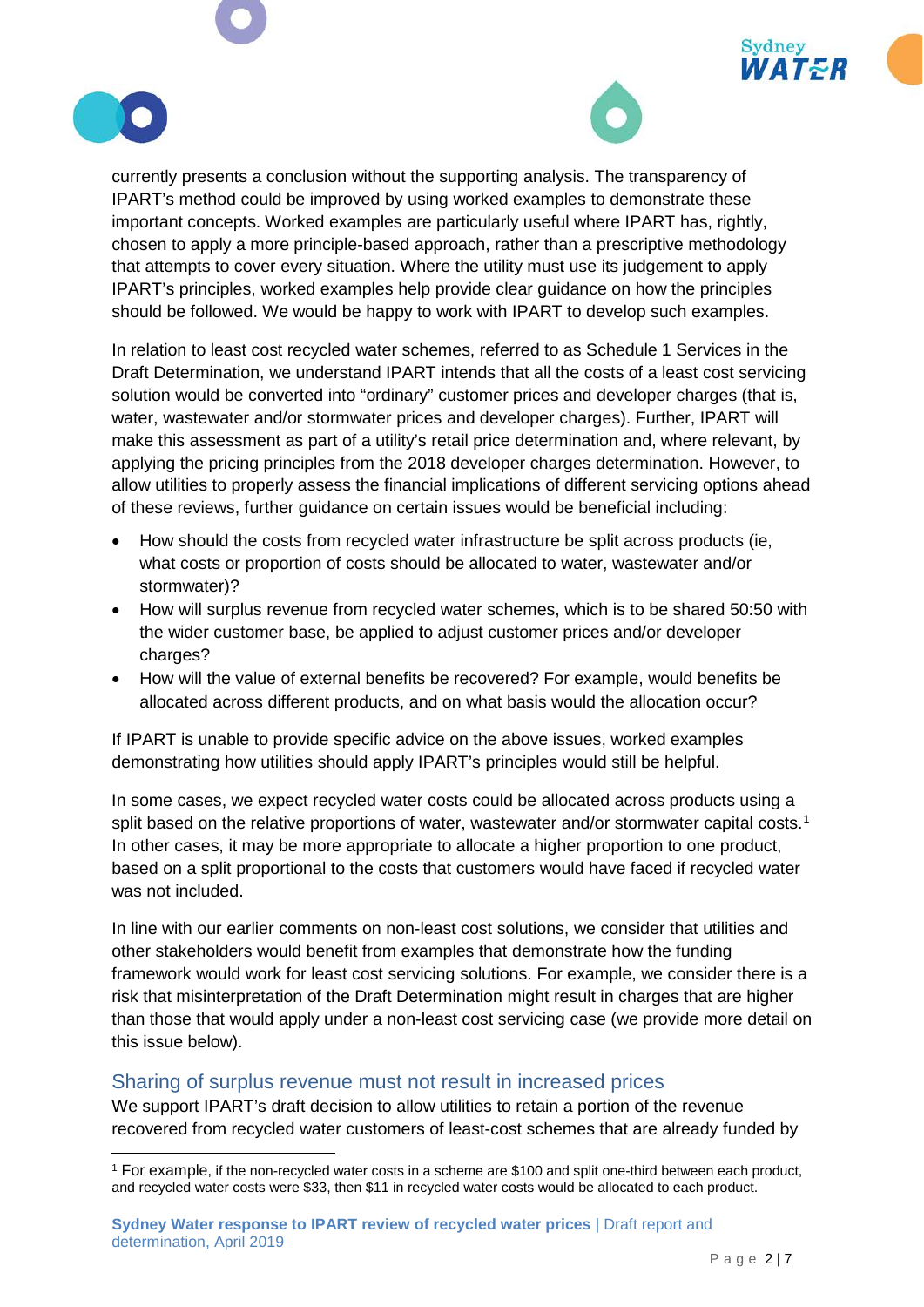



Sydney

**VATER** 

the broader customer base (draft decision 15). Like IPART's draft decision on the sharing of sewer mining avoided costs (draft decision 5), this will encourage innovation by providing an incentive for utilities to look for least cost recycled water opportunities.

However, the treatment of this revenue is potentially subject to misinterpretation. For example, depending on how the surplus revenue from recycled water is used to offset customer prices and/or developer charges, it appears possible that developer charges for one or more products may be higher under a least cost solution with recycled water than would apply under a higher cost alternative without recycled water. This occurs, for example, because developer charges are calculated as the residual after revenue from postage stamp prices has been considered. When recycled water is sold to customers in a Development Servicing Plan (DSP) area, it replaces potable sales. As such, the future expected revenue from regulated services (water, wastewater and stormwater) could be lower than the case where recycled water is not provided. This reduction in usage revenue would then increase the amount to be recovered by developer charges.

We consider this issue could be addressed by IPART making clear that the developer charge calculation for Schedule 1 Services includes revenue from recycled water sales, where those sales are a direct substitute for the potable sales that would have been expected under a traditional servicing approach.<sup>[2](#page-2-0)</sup>

#### The role of recycled water in balancing water supply and demand

As part of our 2015-2020 Operating Licence, Sydney Water developed an Economic Level of Water Conservation (ELWC) methodology capable of assessing different types of water savings options, including recycled water. Under the draft 2019-2023 Operating Licence, Sydney Water will be required to implement any projects that are assessed as economic using the ELWC methodology. We note that IPART has also recently approved an ELWC methodology for Hunter Water. Despite these regulatory changes, IPART has not addressed the potential interactions between a utility's ELWC methodologies and the recycled water cost recovery framework.

The funding of water conservation projects assessed using the ELWC method has yet to be tested in a retail price review. However, it has been our working assumption that projects which have been assessed as economic using ELWC would be considered prudent investments, with efficient costs passed through to customers. In the case of recycled water, under our current ELWC method, this would occur where the scheme levelized cost is no higher than the LRMC of water. In an alternate economic method, such as the Department of Planning and Industry's (DPI) MetroNet model, the economic assessment could be applied across a whole portfolio of demand and supply measures, and this may recommend the selection of one or more recycled water projects.

It is unclear if or how the cost recovery framework set out in the Draft Determination would be applied to projects assessed using an approved ELWC method. In some cases, for example, a recycled water project may not be least financial cost, but still assessed as economic under ELWC and/or a long-term water supply strategy. Best practice demand-

<span id="page-2-0"></span> <sup>2</sup> These future periodic revenues would be included in the Reduction Amount term *Ri*.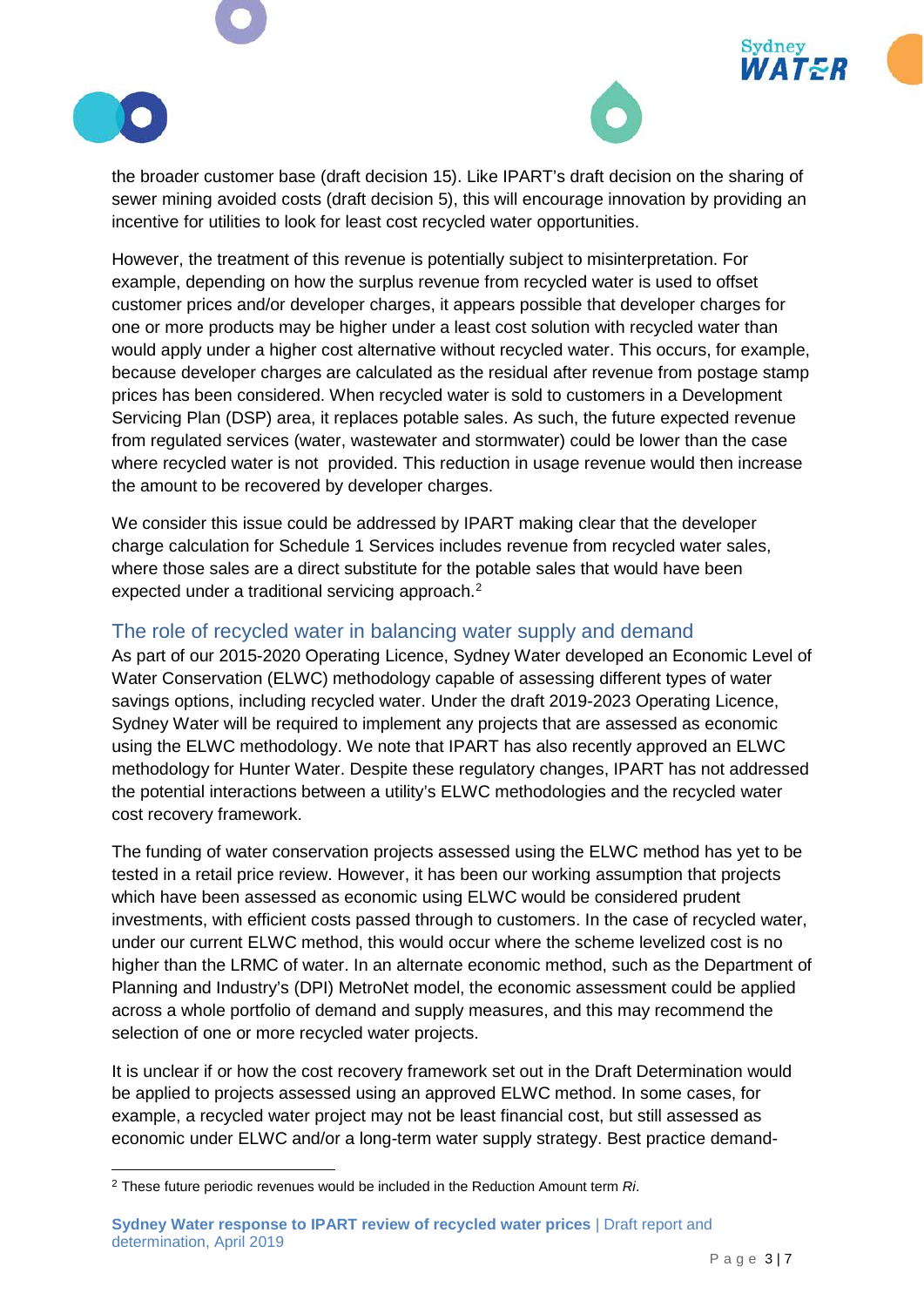



Sydney

 $AT \leq R$ 

supply balance planning will assess a range of options to identify the least-cost set of measures that balance demand and supply in the longer term. When such planning has considered the integrated nature of water servicing requirements, we consider it a robust method to identify the need for specific recycled water projects. It would be of concern if the financial viability of these projects was placed at risk by the cost recovery framework for recycled water. Sydney Water may also be exposed to potential compliance risks due to the (draft) new licence obligation to proceed with all 'economic' projects.

#### External benefits

We support IPART's draft decision to include consideration of external benefits in the value of cost offsets that can potentially be claimed from the wider customer base. This is consistent with IPART's approach to pricing in other sectors, such as public transport services.

Sydney Water agrees that a claim for external benefits should be supported by evidence of customer willingness-to-pay, with evidence gathered from those customers that are being asked to pay. We note this information is distinct from willingness-to-pay values that might be collected as part of a social cost-benefit analysis seeking to value the aggregate benefits of a project for the whole community. As IPART notes in response to stakeholder comments, the values in a cost-benefit analysis are collected for a different purpose and a more targeted approach is needed when deciding the prices that a specific group of customers is required to pay.

IPART's draft decision is that external benefits can only be claimed where the outcome to be achieved is:

- additional to outcomes already mandated by Parliament and/or Government
- specific to recycled water and the recycled water scheme in question.

While we generally agree with the sentiment, it may be challenging to find outcomes that are specific to recycled water only as opposed to water in general. We therefore welcome IPART's decision to not prescribe specific types of external benefits for the purposes of making a claim for cost offsets based on external benefits. We do note, however, that water recycling has an almost inherent ability to simultaneously address multiple outcomes in a way that other sources of water do not. For example, while a source of water such as desalination could help to provide water to assist in meeting urban cooling objectives, it provides no support for effluent management in growth areas. Water recycling can contribute to both outcomes.

#### Sewer mining avoided costs

We strongly support IPART's draft decision to allow utilities to share equally with the broader customer base the portion of the net avoided and deferred costs retained by the utility under a sewer mining agreement (draft decision 5). We agree with IPART that this provides an appropriate incentive to seek out opportunities for stormwater harvesting and sewer mining arrangements that could produce avoided costs.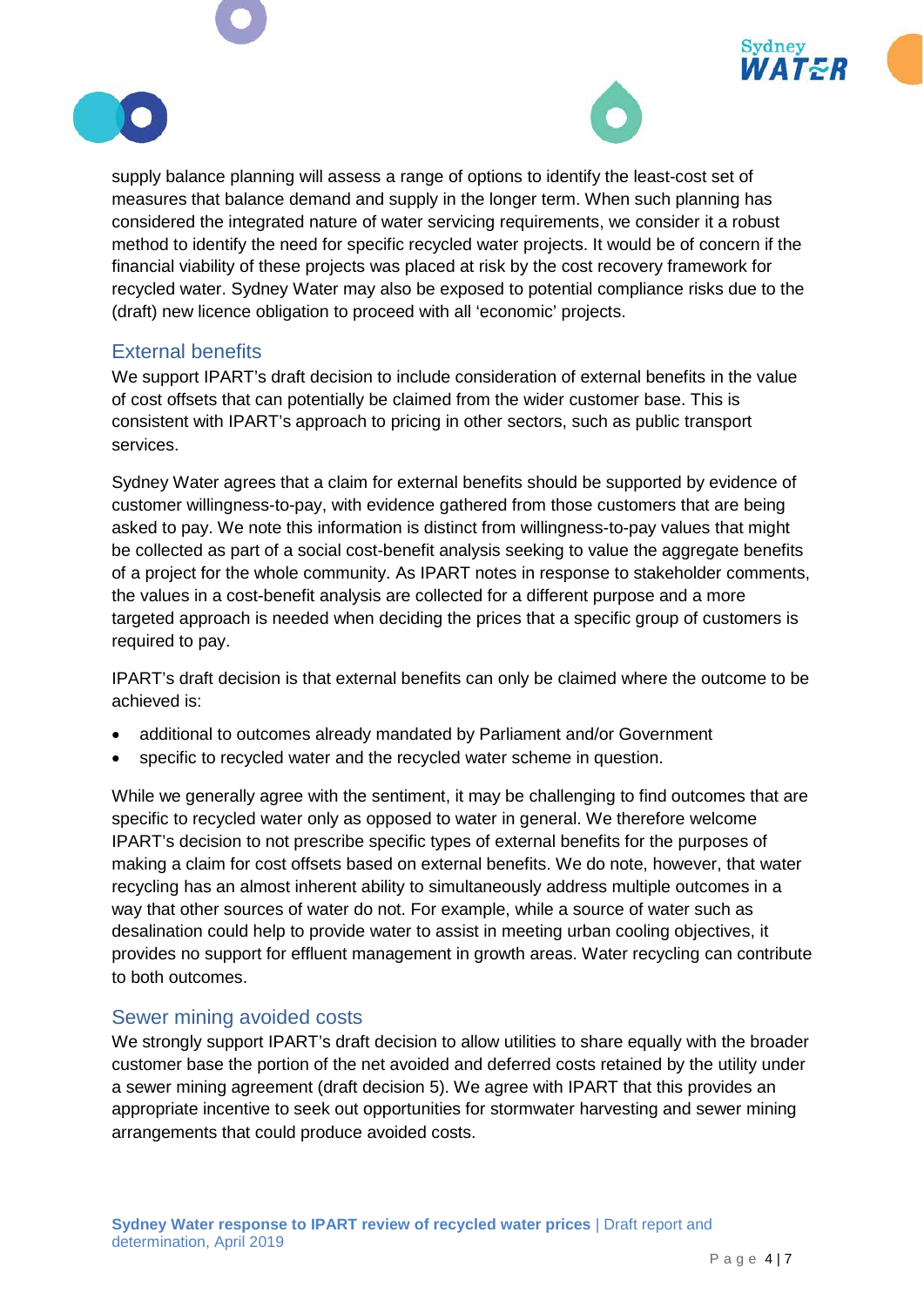



Sydney

/AT&R

We note that most sewer mining schemes in our area of operations are relatively small voluntary schemes. The decision on whether to continue operating these schemes rests with the sewer miner. Although sewer mining schemes can result in downstream operational savings, the lack of certainty about the on-going operation of each scheme makes it difficult to rely on the possibility of significant avoided or deferred capital expenditure from their existence. As such, we consider the appropriate treatment for sharing any net avoided costs from these schemes with the broader customer base would be via an adjustment to the relevant regulated charge each year (which, in most cases, would likely be the wastewater service charge). The size of the adjustment would depend on the volume of flow taken sewer miners over the previous year. We would be happy to work with IPART on how this might be formalised in the next review of our retail prices.

# IPART's response to the Infrastructure NSW review into barriers to cost effective water recycling

In Appendix A of the Draft Report, IPART's responds to certain recommendations arising from Infrastructure NSW's review into barriers to cost-effective water recycling in NSW. Many of IPART's responses are reflected in their draft decisions, and we have provided comments on some of these draft decisions elsewhere in this submission. Some additional comments are provided below:

• Recommendation 7 (extend cost recovery to include external benefits)

The definition of 'cost-effective' in the INSW review appears to encompass not only least cost solutions (in the sense used by IPART in the Draft Report) but also schemes that provide an overall net social benefit even where the financial cost might be higher. While IPART has indicated support for INSW recommendation 7, it may still be possible for a scheme with net social benefits to not proceed after applying IPART's draft decisions, due to an inability to recover certain costs from beneficiaries.

• Recommendation 4 (Regulatory Investment Test)

We support IPART's draft decision to not introduce a Regulatory Investment Test. Sydney Water considers a range of different options when developing servicing strategies, and we apply various decision-making tools to assess and compare options to identify the mix of investments that best achieves the objectives. Sydney Water has also recently achieved certification of its Asset Management System, which provides a robust and standardised framework for asset-related decision-making.

• Recommendation 25 (Removal of wastewater discharge factors)

We note IPART's support for this recommendation. We do not have a definitive view at this stage, and look forward to working with IPART to consider the merits of the recommendation as part of our upcoming retail price review.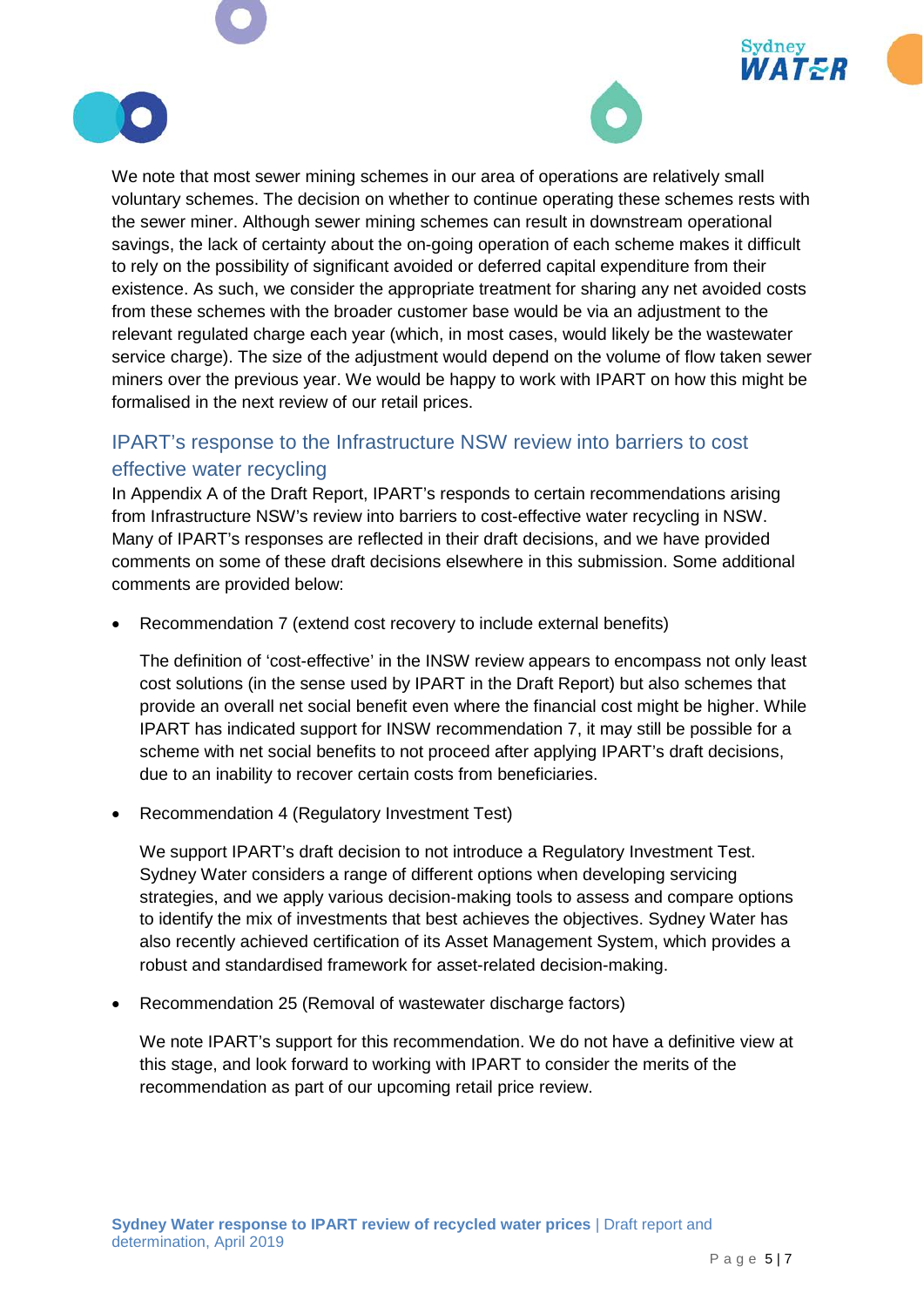





# Drafting issue in the Draft Report

On page 66 (pricing principles) and page 112 (summary of changes) of the Draft Report, *r* is referred to as the utility's real **post**-tax WACC. We suggest this should be **pre**-tax WACC to be consistent with the Draft Determination.

### Other comments on the Draft Determination

Other comments on the Draft Determination are provided in Table 1.